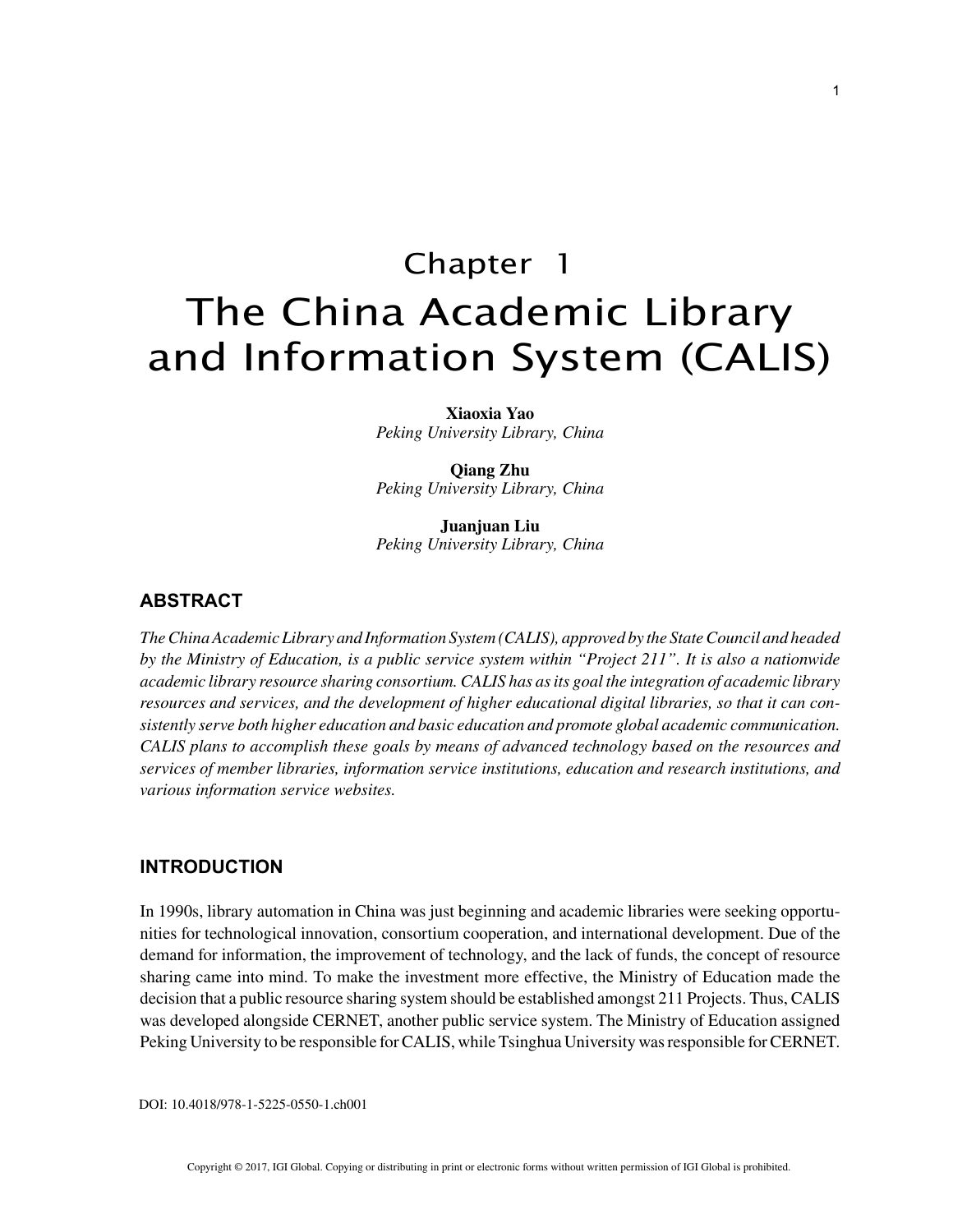In November 1998, the former National Development Planning Commission officially approved the *China Academic Library & Information System (CALIS) Construction Project Feasibility Report*, which is called the *CALIS Feasibility Report* for short. The funds for CALIS Phase One came shortly after the approvement. Soon CALIS started construction and a year later passed review by the Ministry of Education, the National Development and Reform Commission (NDRC), and the Ministry of Finance.

Prior to July of 2001, CALIS Phase One passed the acceptance check organized by the Ministry of Education, NDRC, and the Ministry of Finance. The Academic Libraries and Information System established the information sharing service network based on the sharing of print materials. It consisted of four national service centers and seven regional service centers. Libraries signed the agreement to become CALIS members without any fee. Then, they had access to the services provided by CALIS.

In September of 2002, the Ministry of Education, NDRC, and the Ministry of Finance combined CALIS Phase Two and China-America Digital Academic Library (CADAL) Phase One to build the China Academic Digital Library & Information System (CADLIS), simultaneously issuing *Several Opinions on Strengthening the Construction of "Project 211" during the 10<sup>th</sup> Five-year Plan.* 

Based on the advanced technologies of digital libraries, a digital service environment was established. CALIS was in charge of the construction of the CADLIS application system, service system, and resource integration. CADAL undertook the task of digitizing one million books in Chinese and English, which would become an important digital resource database in CALIS. It supported six kinds of services, including literature acquisition, reference consultation, teaching assistance, academic research, training, and individual services. This greatly improved the efficiency of information sharing and acquisition. This construction phase passed the acceptance check in August 2006.

On February 19<sup>th</sup>, 2008, the Ministry of Education, NDRC, and the Ministry of Finance released *The Overall Scheme on the Construction of "Project 211" Phase Three*. The overall scheme clearly defined the project's goals to establish a worldwide advanced higher educational public service platform by promoting the modernization of education through informatization. In this way, the academic library and information system became an important project again, pursuing several missions including strengthening the development of imported databases, literature report systems, and the construction of Chinese and English full-text resources; building the open literature acquisition system, resource archive, and disaster recovery system; and accelerating the construction of the education and research digital library to promote informatization among academic libraries nationwide. The acceptance check met with success in May 2012.

With the development of the 9<sup>th</sup> and 10<sup>th</sup> Five-year Plan and CALIS Phase Three, CALIS has realized distributed resource integration on the basis of metadata and database construction for the purpose of literature security, improved the structure of domestic academic literature security, enriched digital resources, and increased the rate of literature security. It has thus become one of the biggest domestic academic digital resource integration platforms. CALIS developed a series of application systems in succession such as eDu, eDe, or unified authentication. These high-tech applications are advanced, functional, practical, and effective. CALIS also developed the idea of universal service and made it a reality, improving service infrastructure, increasing the rate of literature security over time, and strengthening services to universities and colleges at different levels nationwide. The services included resource retrieval, full text acquisition, interlibrary loan, and joint reference, among others, providing powerful support for education and research.

CALIS has evolved into one of the biggest resource sharing service systems in the world. CALIS combined the latest frontier of information science with the development trends of digital library stan